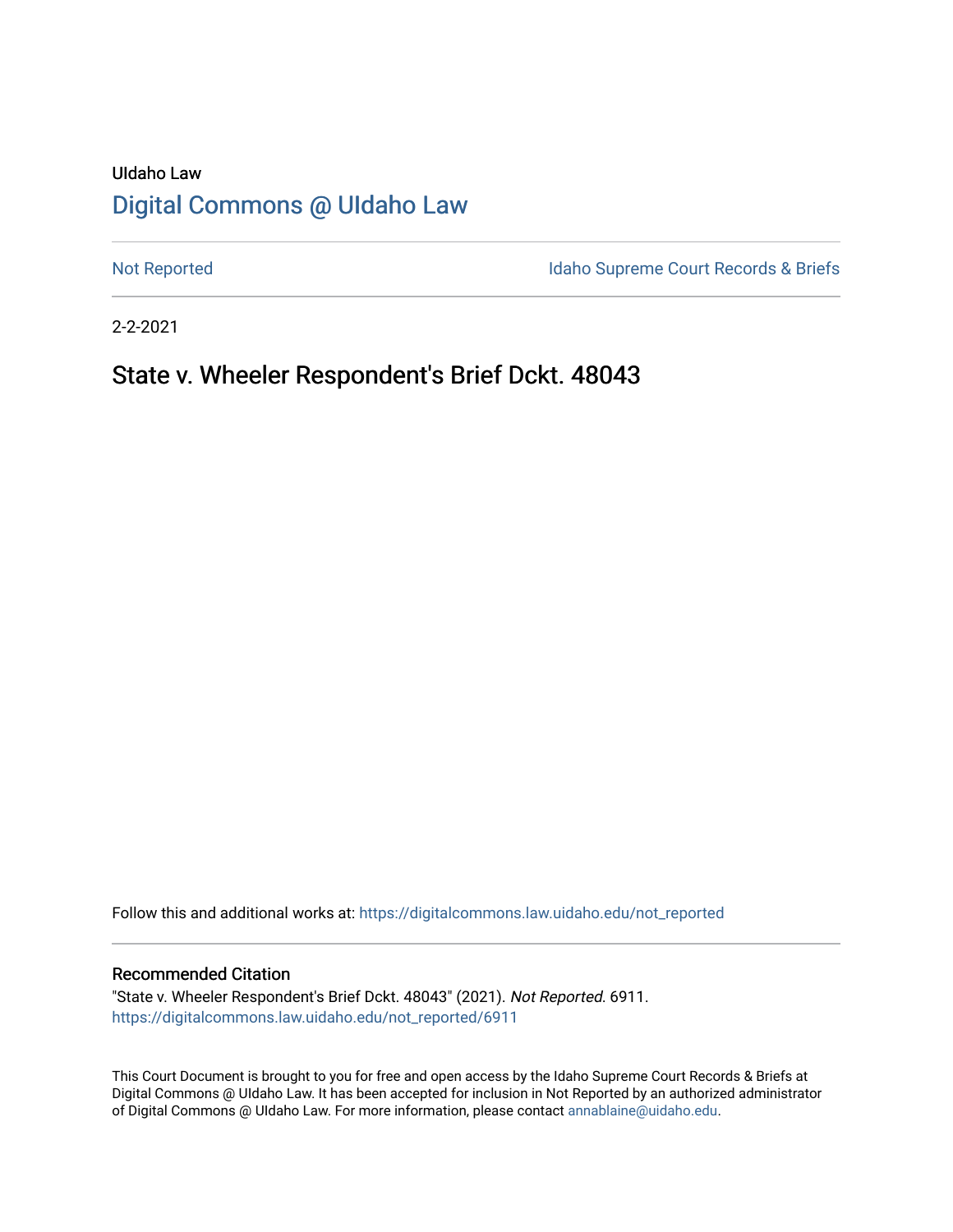Electronically Filed 2/2/2021 11:33 AM Idaho Supreme Court Melanie Gagnepain, Clerk of the Court By: Brad Thies, Deputy Clerk

#### **IN THE SUPREME COURT OF THE STATE OF IDAHO**

**) ) ) ) ) ) ) ) ) )**

**STATE OF IDAHO,**

**Plaintiff-Respondent,**

**v.** 

**REBECCA DAWN WHEELER,** 

**Defendant-Appellant.**

**No. 48043-2020** 

**Twin Falls County Case No. CR42-19-9172** 

### **BRIEF OF RESPONDENT** \_\_\_\_\_\_\_\_\_\_\_\_\_\_\_\_\_\_\_\_\_\_\_\_

\_\_\_\_\_\_\_\_\_\_\_\_\_\_\_\_\_\_\_\_\_\_\_\_

### **APPEAL FROM THE DISTRICT COURT OF THE FIFTH JUDICIAL DISTRICT OF THE STATE OF IDAHO, IN AND FOR THE COUNTY OF TWIN FALLS**

\_\_\_\_\_\_\_\_\_\_\_\_\_\_\_\_\_\_\_\_\_\_\_\_

**HONORABLE ROGER B. HARRIS District Judge**

\_\_\_\_\_\_\_\_\_\_\_\_\_\_\_\_\_\_\_\_\_\_\_\_

**LAWRENCE G. WASDEN Attorney General State of Idaho**

**COLLEEN D. ZAHN Deputy Attorney General Chief, Criminal Law Division**

**KACEY L. JONES Deputy Attorney General Criminal Law Division P. O. Box 83720 Boise, Idaho 83720-0010 (208) 334-4534 E-mail: ecf@ag.idaho.gov** 

**ATTORNEYS FOR PLAINTIFF-RESPONDENT** **KIMBERLY A. COSTER Deputy State Appellate Public Defender 322 E. Front St., Ste. 570 Boise, Idaho 83702 (208) 334-2712 E-mail: documents@sapd.state.id.us** 

**ATTORNEY FOR DEFENDANT-APPELLANT**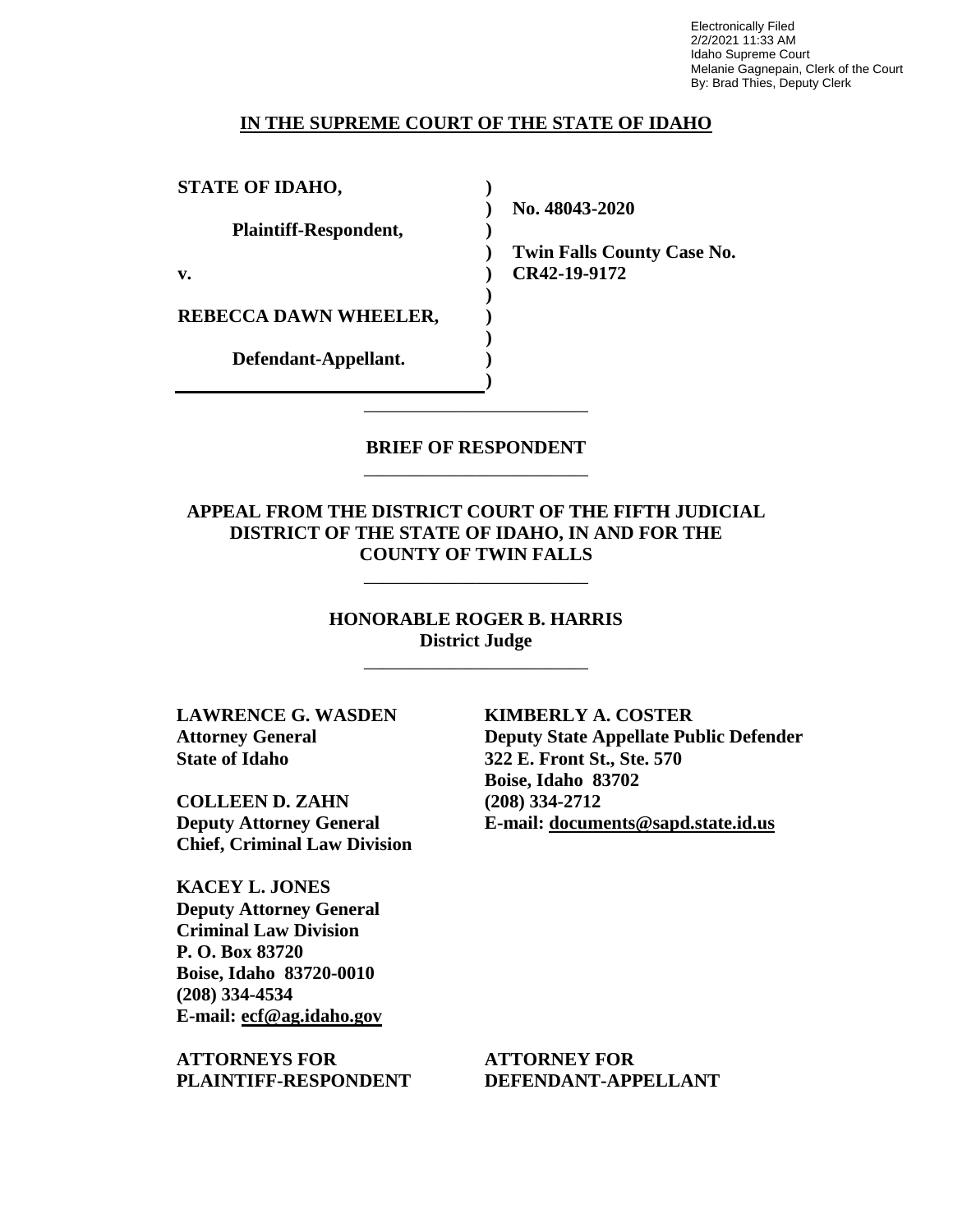# **TABLE OF CONTENTS**

|                 | Wheeler Has Failed To Show That The District Court |  |
|-----------------|----------------------------------------------------|--|
| A.              |                                                    |  |
| <b>B.</b>       |                                                    |  |
| $\mathcal{C}$ . | The District Court Did Not Err When It Denied      |  |
|                 |                                                    |  |
|                 |                                                    |  |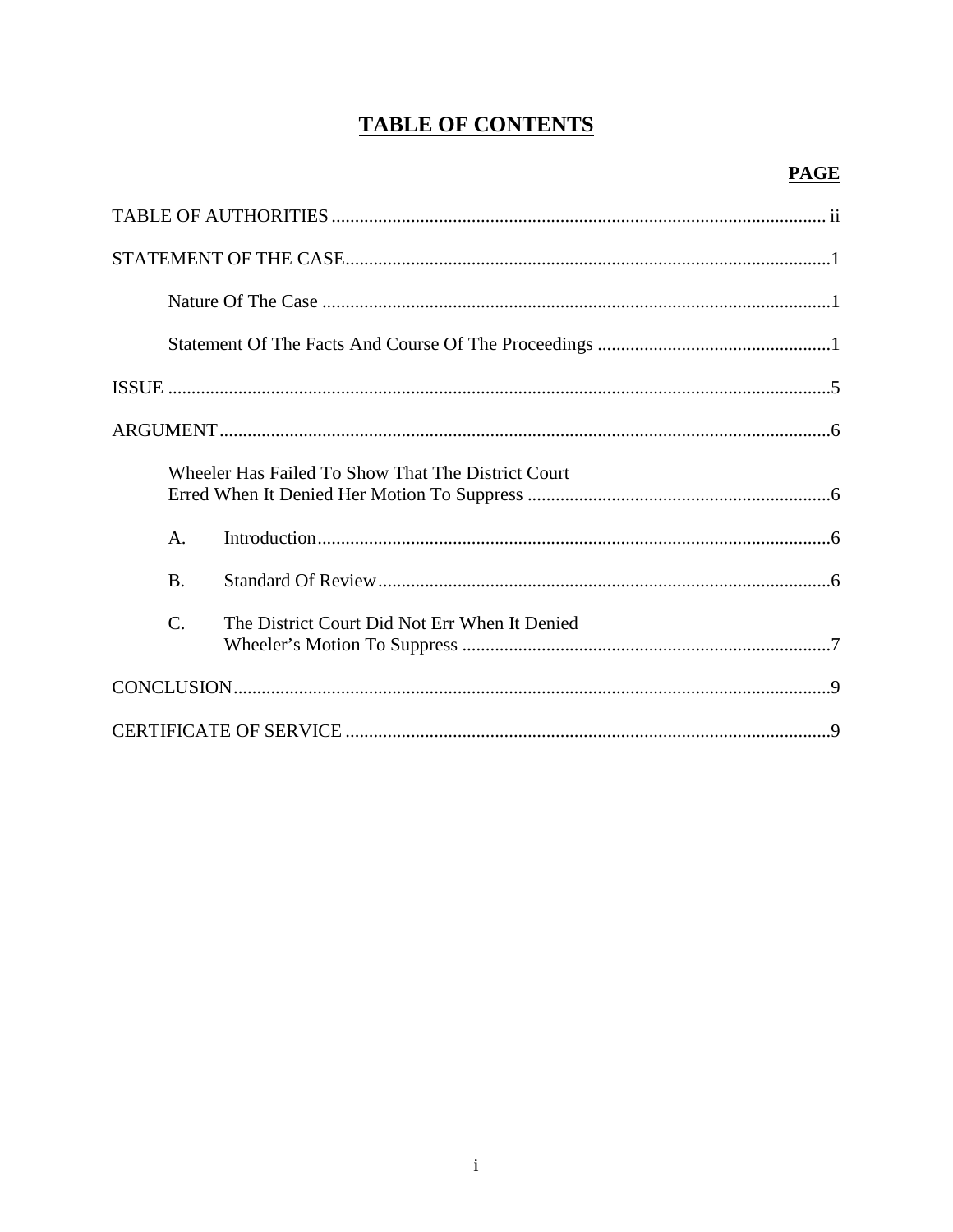# **TABLE OF AUTHORITIES**

| <b>CASES</b> | <b>PAGE</b> |
|--------------|-------------|
|              |             |
|              |             |
|              |             |
|              |             |
|              |             |
|              |             |
|              |             |
|              |             |
|              |             |
|              |             |
|              |             |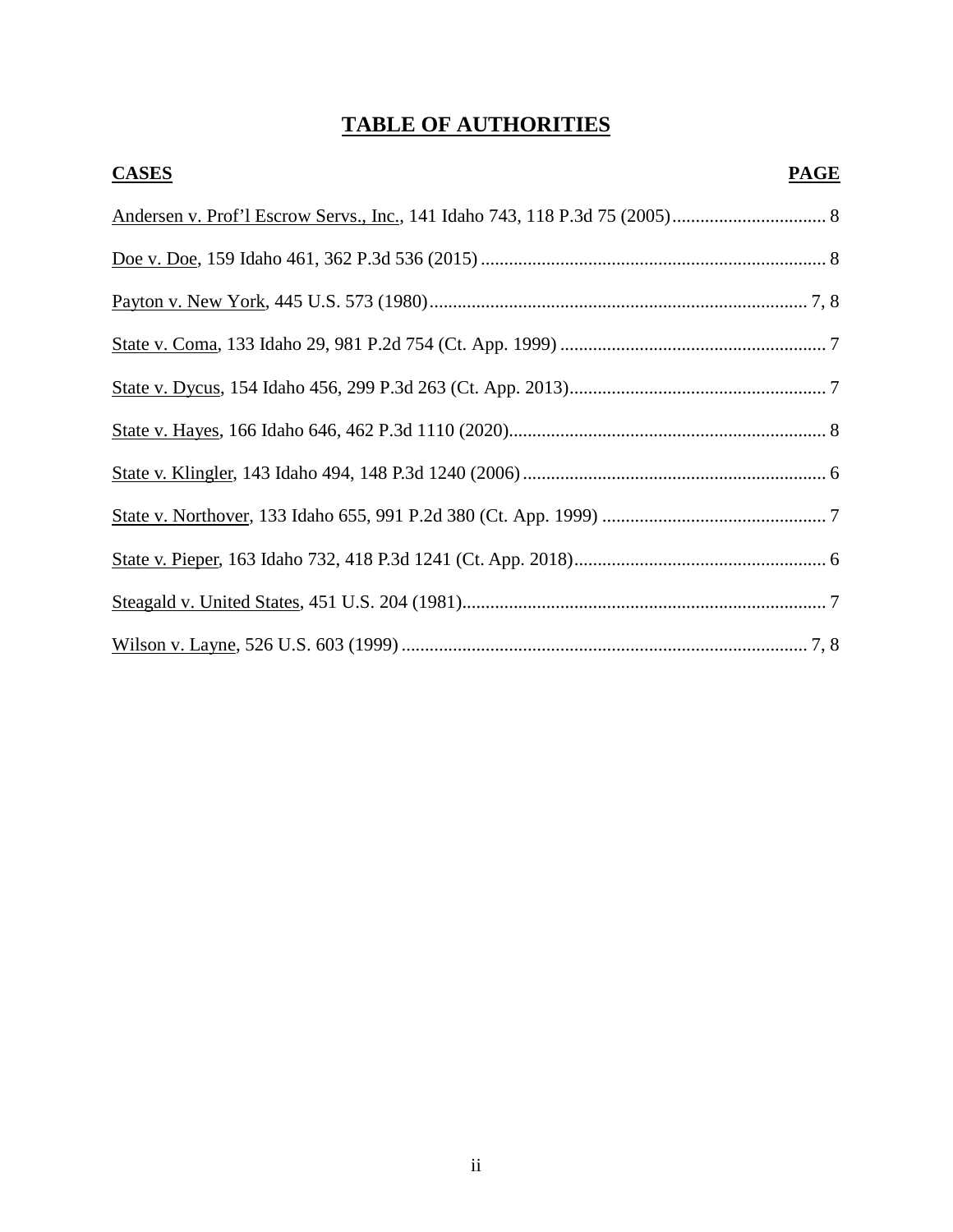#### STATEMENT OF THE CASE

#### Nature Of The Case

 $\overline{a}$ 

Rebecca Dawn Wheeler appeals from the district court's denial of her motion to suppress.

#### Statement Of The Facts And Course Of The Proceedings

Law enforcement received a report that Wheeler was living at a residence and had an active warrant out for her arrest. (See R., p.14.) Law enforcement went to that address, entered the residence, saw and recognized Wheeler inside, and arrested her. (R., p.14.) Law enforcement seized a bag of marijuana that was in plain view in the bedroom, as well as methamphetamine and a glass pipe found in Wheeler's purse, which she was wearing on her person at the time of the arrest. (R., p.14.) The state charged Wheeler with felony possession of methamphetamine, felony possession of marijuana, and misdemeanor possession of paraphernalia. (R., pp.34-35.)

Wheeler filed a motion to suppress. (R., pp.26-27; Ex. E.) The district court held a hearing on the motion, prior to which it reviewed the 911 call and officers' on-body videos. (See 12/6/2019 Tr., p.5, Ls.9-22; Ex. [1](#page-4-0).<sup>1</sup>) On the 911 call, a woman who identified herself as Joanie reported that her sister Wheeler was living with her and had a warrant out for her arrest. (Ex.1 (911 Call).) The caller provided dispatch with the address of a residence on Adams Street, as well as her phone number so officers could contact her when they arrived. (Ex.1 (911 Call).)

Officer Nate Egan was dispatched to the Adams Street residence. (12/6/2019 Tr., p.13, Ls.8-17.) He confirmed that there was a valid warrant for Wheeler's arrest, which authorized residential execution. (See 12/6/2019 Tr., p.14, Ls.3-22; see also Ex. B.) He also pulled up

<span id="page-4-0"></span> $1$ . The state provided the district court with an electronic disk containing the 911 call audio, as well as both officers' body camera videos. (See 12/6/2019 Tr., p.5, Ls.9-17.) That disk was admitted as Exhibit 1. (See 12/6/2019 Tr., p.4; p.11, Ls.5-13.) Citations to Exhibit 1 will indicate the specific file being referenced.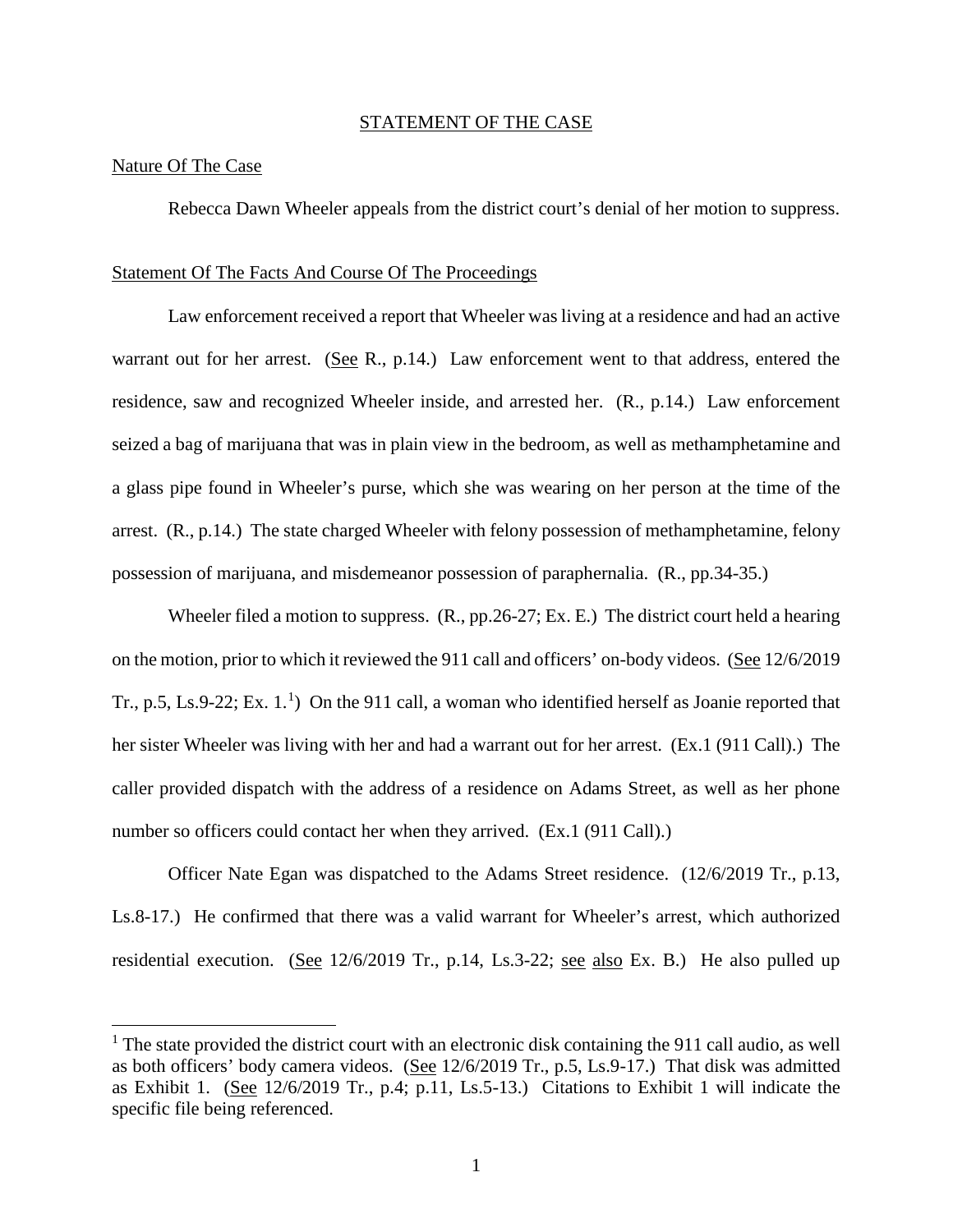Wheeler's information, including her driver's license photo. (12/6/2019 Tr., p.14, L.12 – p.15, L.15; Ex. C.) The address associated with Wheeler matched the Adams Street address the caller provided. (12/6/2019 Tr., 15, L.23 – p.16, L.1; Ex. C.)

When the officers arrived at the Adams Street address, they saw a woman walking out to her car. (12/6/2019 Tr., p.16, Ls.14-15.) Officer Egan asked the woman if she was the calling party; she said she was and gave a detailed description of Wheeler's location in the residence. (12/6/2019 Tr., p.16, Ls.15-21.) Officer Egan testified the woman appeared to be a resident and he had no reason not to believe that the address was her residence. (12/6/2019 Tr., p.18, Ls.12- 17.) Although he did not identify her at that time, Officer Egan testified he recognized the woman at the preliminary hearing; he identified her thereafter as Joanie Wheeler<sup>[2](#page-5-0)</sup> based on her driver's license information, which listed her address as the Adams Street residence. (12/6/2019 Tr., p.18, Ls.5-11; p.19, Ls.5-16; Ex. D.)

Officer Egan followed Joanie's instructions to locate Wheeler in the house; he entered the back of the residence into a common area, walked through a short hallway into another common area that was turned into a makeshift bedroom, and from there saw Wheeler sitting in a bedroom. (See 12/6/2019 Tr., p.17, L.22 – p.18, L.4; p.23, Ls.7-12.) Officer Egan arrested Wheeler pursuant to the warrant. (See Ex. 1 (Officer Egan Body Camera Video, 0:55-2:15).)

Officer Martin Becerra was also dispatched to execute the arrest warrant. (12/6/2019 Tr., p.27, Ls.12-15.) Prior to arriving at the Adams Street residence, he ran Wheeler's information.  $(12/6/2019$  Tr., p.27, L.22 – p.28, L.4.) He verified there was an active warrant for Wheeler's

 $\overline{a}$ 

<span id="page-5-0"></span><sup>&</sup>lt;sup>2</sup> For clarity, Joanie Wheeler will be referred to as Joanie and the defendant Rebecca Wheeler will be referred to as Wheeler.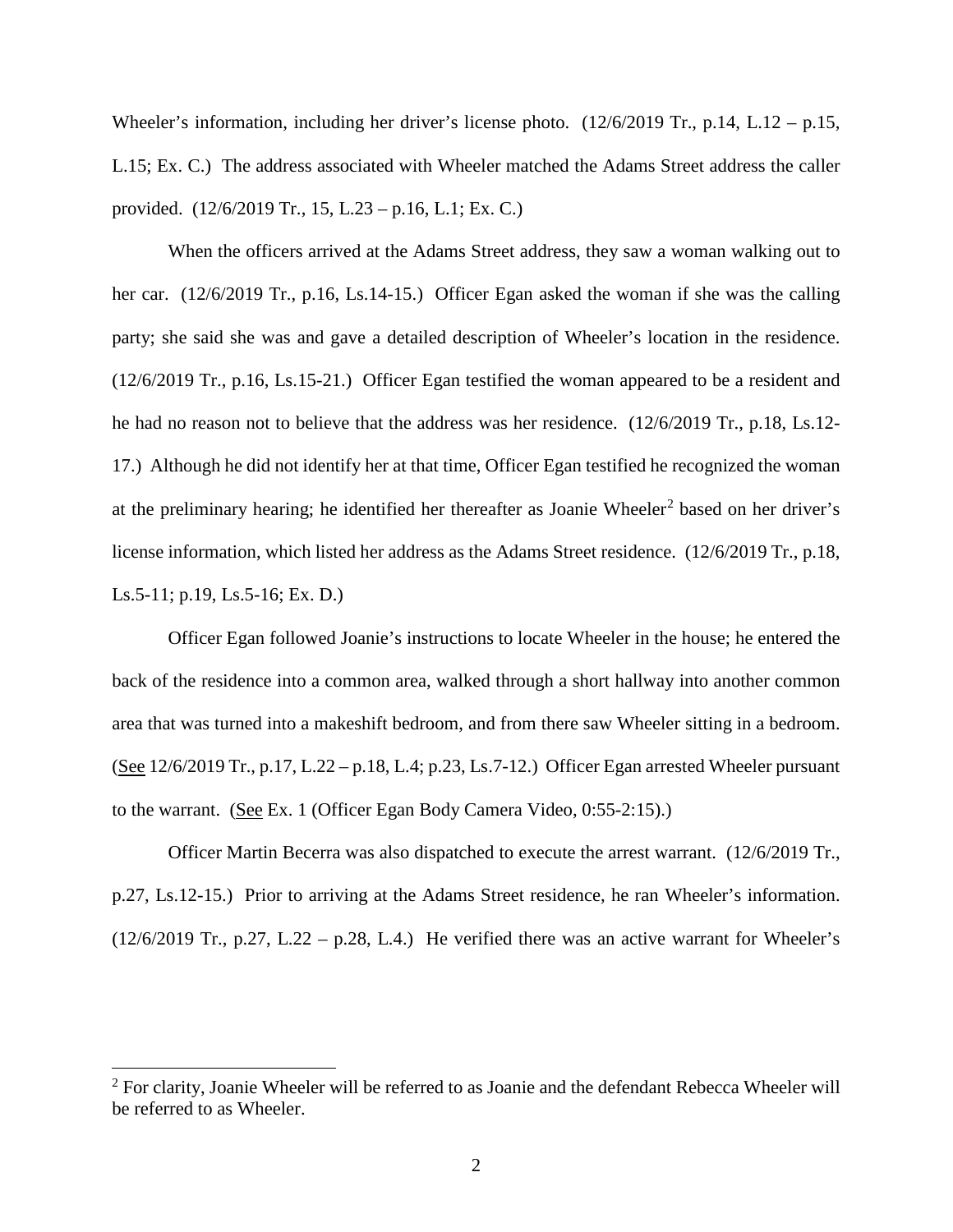arrest, viewed her license photo, and confirmed the Adams Street address matched Wheeler's listed address. (12/6/2019 Tr., p.28, Ls.5-20.)

Joanie testified she had been living at the Adams Street address for about two years at that time. (12/6/2019 Tr., p.33, Ls.13-17.) Her mother and husband also lived with her. (12/6/2019 Tr., p.33, Ls.18-20.) Wheeler had been living at the residence for about a week and her daughter occasionally came and stayed the night. (12/6/2019 Tr., p.33, Ls.20-25.) Joanie's mother owned the residence. (12/6/2019 Tr., p.34, Ls.7-8.) Joanie testified she called 911 to report Wheeler. (See 12/6/2019 Tr., p.35, Ls.1-5; p.37, Ls.4-5.) She also testified she gave law enforcement permission to enter the residence. (12/6/2019 Tr., p.36, Ls.5-12.)

The district court issued its decision on the record. The district court found that, before entering the residence, Officer Egan confirmed Wheeler had an active warrant, viewed her license information and photo, and saw that her address on file matched the Adams Street address where Joanie reported Wheeler was located. (12/6/2019 Tr., p.50, L.19 – p.51, L.5.) The district court also concluded the officers had a reasonable belief Wheeler was inside her residence at that time. (12/6/2019 Tr., p.51, Ls.14-18.) Because an arrest warrant grants law enforcement limited authority to enter a suspect's residence if the officers have reasonable belief that the suspect is within, the district court concluded the officers operated within the bounds of that limited authority when they entered the residence and arrested Wheeler.<sup>[3](#page-6-0)</sup>  $(12/6/2019 \text{ Tr.}, \text{p.51}, \text{Ls.6-24.})$ 

The district court also noted that, although the officers did not need consent to enter the residence because of the limited authority granted by virtue of the arrest warrant, they nonetheless received such consent from Joanie. (12/6/2019 Tr., p.51, Ls.18-21.) Even without actual authority

 $\overline{a}$ 

<span id="page-6-0"></span><sup>&</sup>lt;sup>3</sup> The district court noted that if Wheeler did not live at that residence, she would have no standing to challenge her arrest. (See  $12/6/2019$  Tr., p.55, L.4 – p.56, L.8.)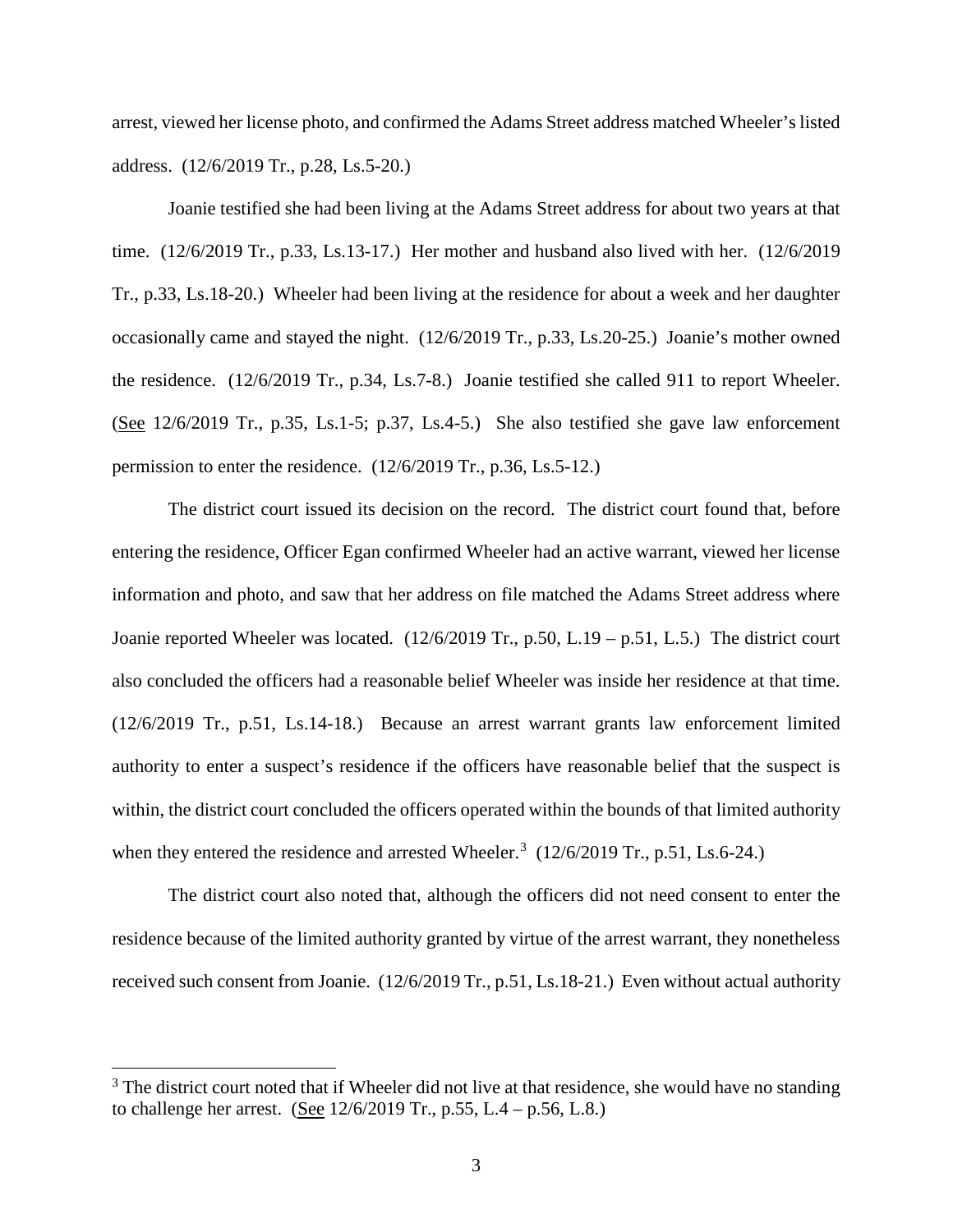to give consent (which the district court indicated Joanie "[p]robably" had), Joanie had the apparent authority to consent to the officers' entry of the residence. (12/6/2019 Tr., p.52, Ls.18- 19.) Joanie told dispatch she lived at the residence, waited for officers to arrive, gave the officers permission to enter, and provided a detailed and accurate description of the layout and Wheeler's location in the residence. (12/6/2019 Tr., p.52, Ls.19-25; p.53, Ls.6-11.) The district court concluded Joanie had actual or apparent authority to give, and did in fact give, officers permission to enter the residence. (12/6/2019 Tr., p.53, Ls.5-11.)

Further, the district court found the officers saw Wheeler in her bedroom in plain sight from a common area of the residence. (12/6/2019 Tr., p.54, Ls.8-14.) "[T]he officer had the absolute legal right to be where he was when he then recognized her and she acknowledged that she was Rebecca Wheeler." (12/6/2019 Tr., p.54, Ls.14-16.) Therefore, the district court denied Wheeler's motion to suppress. (See 12/6/2019 Tr., p.57, L.7; <u>see also</u> R., p.120.)

Thereafter, Wheeler entered a conditional guilty plea to all charges, specifically reserving her right to appeal the district court's denial of her motion to suppress. (R., pp.50-51, 61-81;  $2/18/2020$  Tr., p.24, L.16 – p.27, L.5.) The district court sentenced Wheeler to six years with three years fixed and suspended the sentence. (R., pp.97-101.) Wheeler filed a timely notice of appeal. (R., pp.106-08, 122-25.)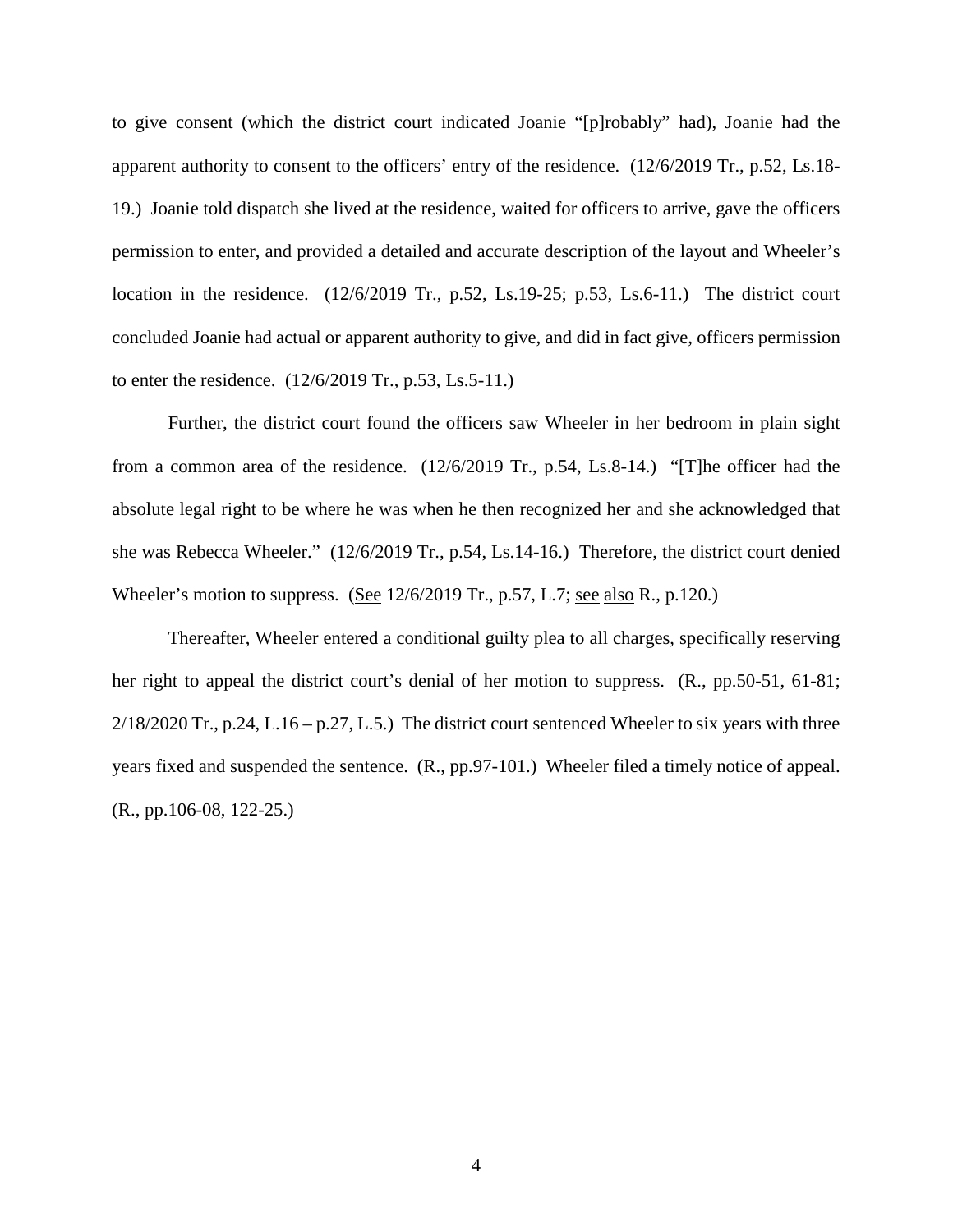# ISSUE

Wheeler states the issue on appeal as:

Did the district court err in denying Ms. Wheeler's motion to suppress?

(Appellant's brief, p.4.)

The state rephrases the issue as:

Has Wheeler failed to show that the district court erred when it denied her motion to suppress?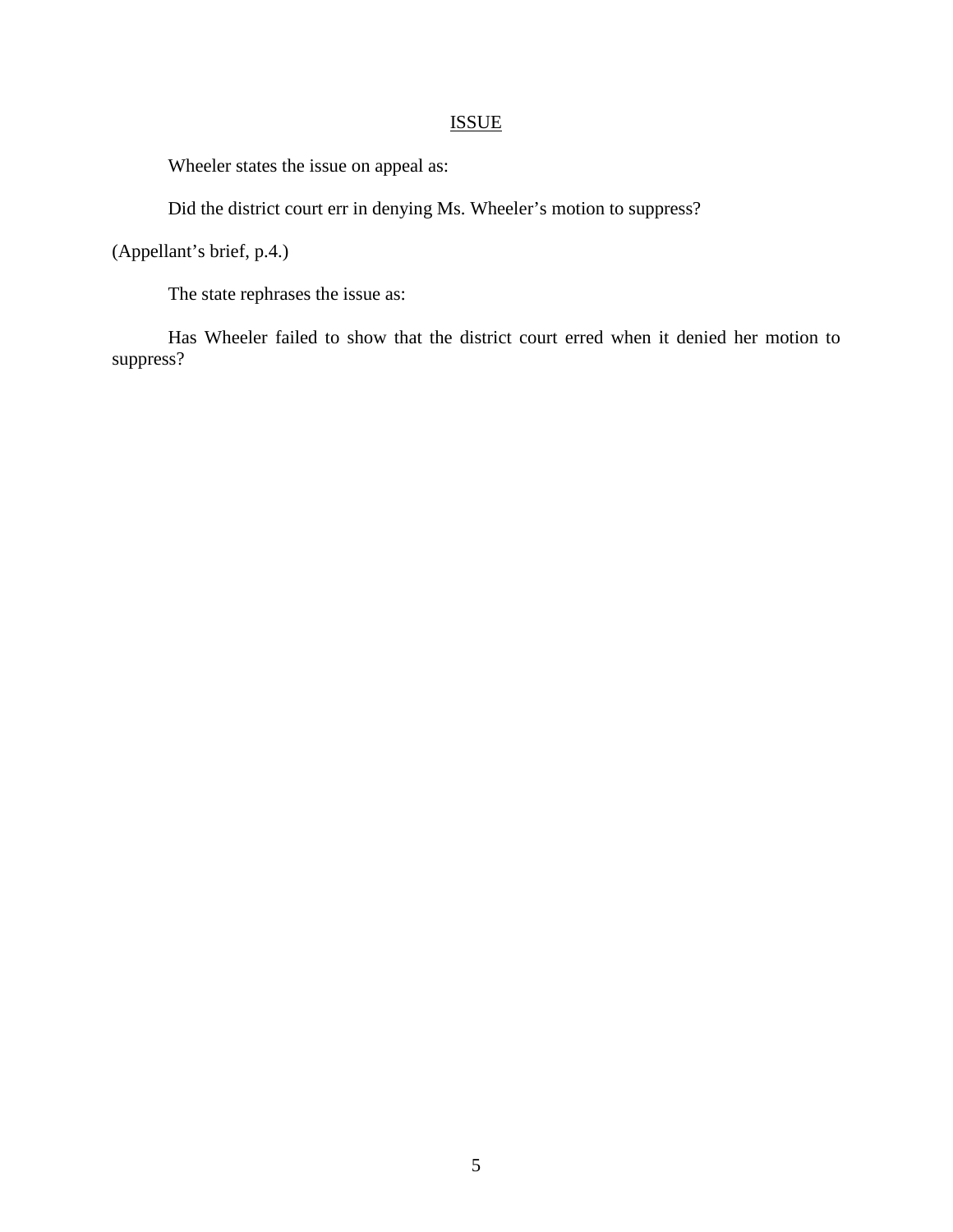#### ARGUMENT

# Wheeler Has Failed To Show That The District Court Erred When It Denied Her Motion To **Suppress**

#### A. Introduction

Wheeler argues the district court erred in denying her motion to suppress evidence obtained in conjunction with her arrest pursuant to a valid arrest warrant.<sup>[4](#page-9-0)</sup> (Appellant's brief, pp.5-7.) "[M]indful" of the district court's factual findings, she argues the officers' entry into her home nonetheless violated her Fourth Amendment rights. (Appellant's brief, p.1.) The district court properly concluded the officers acted within their limited authority to execute an arrest warrant at a suspect's residence when they entered the home to arrest Wheeler. Further, Wheeler does not challenge the district court's alternative conclusion that the officers were given consent to enter the home by another resident. Therefore, the district court did not err and this Court should affirm its denial of Wheeler's motion to suppress.

### B. Standard Of Review

 $\overline{a}$ 

The standard of review of a suppression motion is bifurcated. When a decision on a motion to suppress is challenged, the appellate court accepts the trial court's findings of fact that are supported by substantial evidence, but freely reviews the application of constitutional principles to those facts. State v. Klingler, 143 Idaho 494, 496, 148 P.3d 1240, 1242 (2006). "At a suppression hearing, the power to assess the credibility of witnesses, resolve factual conflicts, weigh evidence, and draw factual inferences is vested in the trial court." State v. Pieper, 163 Idaho 732, 734, 418 P.3d 1241, 1243 (Ct. App. 2018).

<span id="page-9-0"></span><sup>&</sup>lt;sup>4</sup> Wheeler does not challenge the validity of the arrest warrant. (Appellant's brief, p.2, n.2.)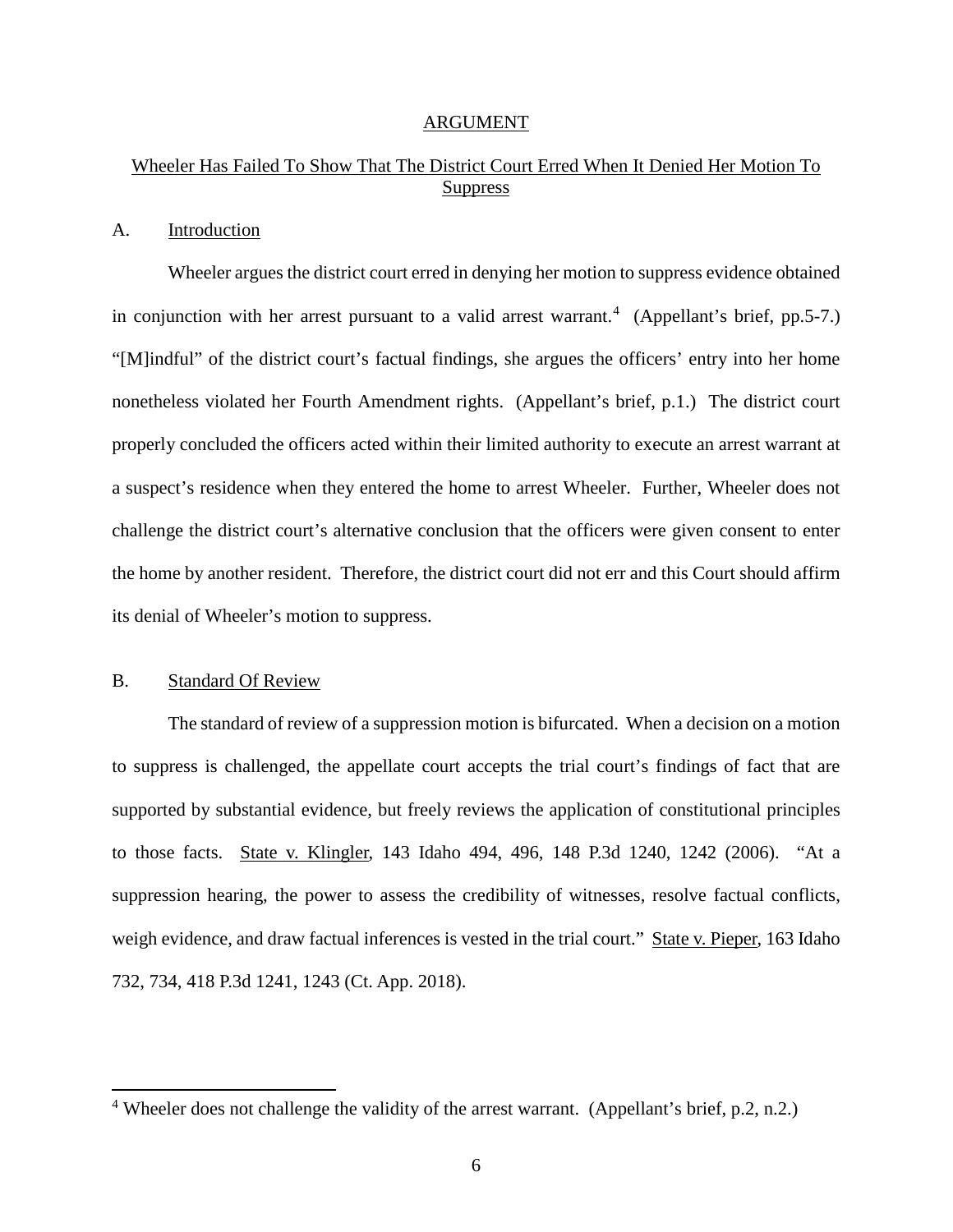## C. The District Court Did Not Err When It Denied Wheeler's Motion To Suppress

The United States Supreme Court has made clear that "an arrest warrant alone will suffice to enter a suspect's own residence to effect his arrest." Steagald v. United States, 451 U.S. 204, 221 (1981) (citing Payton v. New York, 445 U.S. 573, 602-03 (1980)). That is because "an arrest warrant founded on probable cause implicitly carries with it the limited authority to enter a dwelling in which the suspect lives when there is reason to believe the suspect is within." Wilson v. Layne, 526 U.S. 603, 611 (1999) (quoting Payton, 445 U.S. at 603). Idaho courts have also recognized that arrest warrants grant officers this limited authority to enter a suspect's residence to effectuate his or her arrest when there is reason to believe the suspect is within. See State v. Dycus, 154 Idaho 456, 459, 299 P.3d 263, 266 (Ct. App. 2013); State v. Northover, 133 Idaho 655, 657, 991 P.2d 380, 382 (Ct. App. 1999); State v. Coma, 133 Idaho 29, 32, 981 P.2d 754, 757 (Ct. App. 1999).

The officers acted within the bounds of their authority when they entered Wheeler's residence pursuant to a valid arrest warrant to effectuate her arrest, based on their reasonable belief she was inside. As the district court found, the officers confirmed Wheeler's warrant prior to entry. (12/6/2019 Tr., p.50, L.19 – p.51, L.5.) Officers ran and reviewed Wheeler's information, which showed the Adams Street residence to which they were dispatched as her listed address. (See 12/6/2019 Tr., p.14, Ls.3-22; p.15, L.23 – p.16, L.1; p.28, Ls.5-20.) The officers were told by dispatch that the caller, a resident of the Adams Street address, reported Wheeler was inside the residence. (See 12/6/2019 Tr., p.13, Ls.15-20.) When the officers arrived, Joanie told Officer Egan she was the caller and told him exactly where in the residence Wheeler could be found. (12/6/2019 Tr., p.16, Ls.15-21.) The district court properly concluded the officers reasonably believed Wheeler was inside the residence, listed as her own address, and therefore the arrest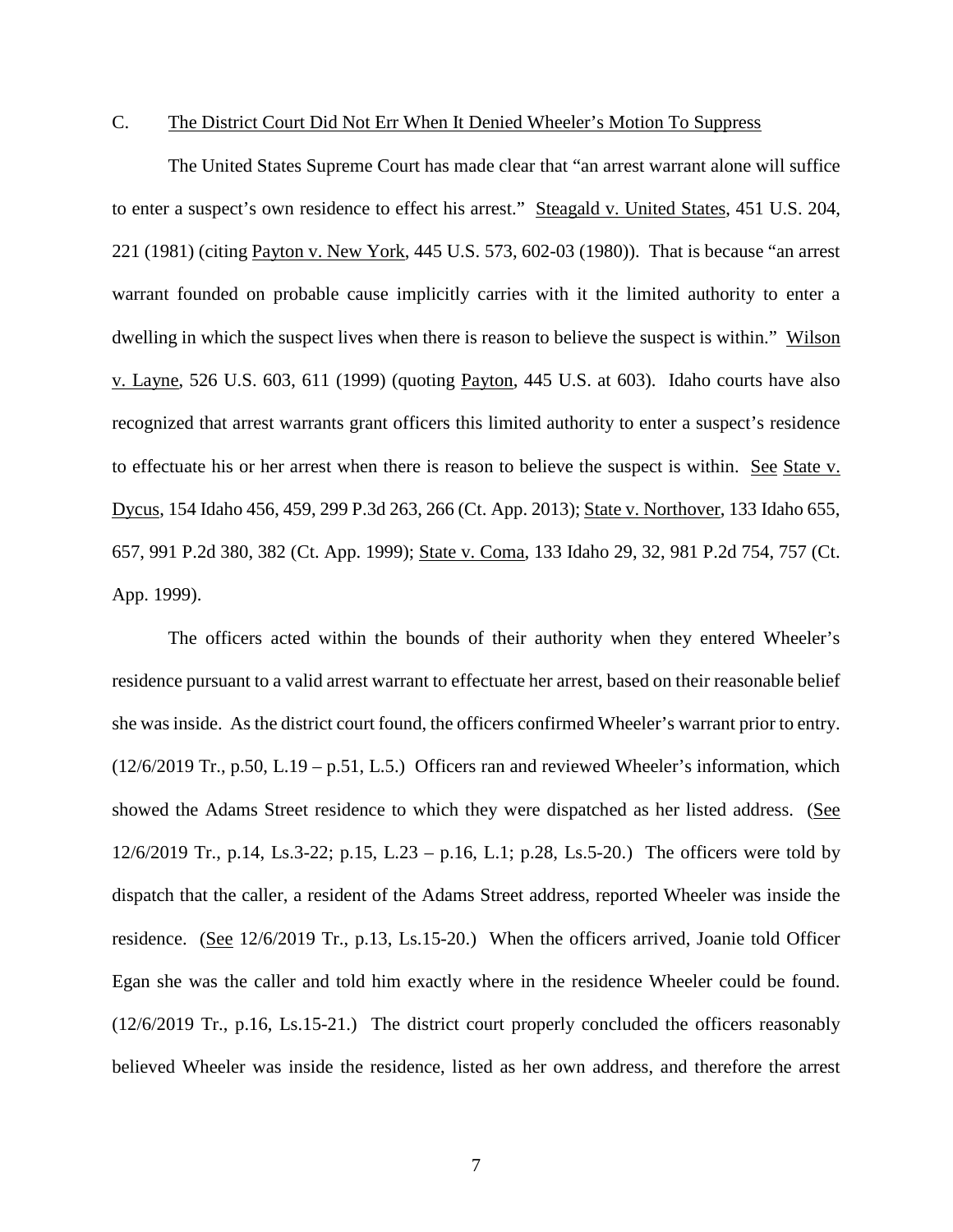warrant gave them authority to enter the residence for the limited purpose of effectuating her arrest. See Wilson, 526 U.S. at 611 ("[T]he officers had such a warrant, and they were undoubtedly entitled to enter the Wilson home in order to execute the arrest warrant for Dominic Wilson.") The district court did not err when it denied Wheeler's motion to suppress.

Wheeler "acknowledges that an arrest warrant 'implicitly carries with it the limited authority to enter a dwelling in which the suspect lives when there is reason to believe the suspect is within.'" (Appellant's brief, p.1 (quoting Payton, 445 U.S. at 602-03).) Further, Wheeler concedes the district court's factual findings are supported by evidence in the record. (See Appellant's brief, p.7.) Wheeler has failed to demonstrate error in the district court's decision.

Even if the arrest warrant alone did not authorize the officers' entry into the residence, this Court must still affirm. "When a decision is based upon alternative grounds, the fact that one of the grounds may be in error is of no consequence and may be disregarded if the judgment can be sustained upon one of the other grounds." Andersen v. Prof'l Escrow Servs., Inc., 141 Idaho 743, 746, 118 P.3d 75, 78 (2005) (quotation marks and citation omitted); see also Doe v. Doe, 159 Idaho 461, 464, 362 P.3d 536, 539 (2015). The district court determined Joanie gave the officers permission to enter the residence and she had the actual or apparent authority to do so. (See 12/6/2019 Tr., p.51, L.18 - p.53, L.11.) Wheeler acknowledges this alternative basis for the denial of her motion but does not challenge it on appeal. (See Appellant's brief, p.3, n.4.) "The district court's decision was based on alternative grounds, and as such, [Wheeler] bore the burden of demonstrating error in both grounds." State v. Hayes, 166 Idaho 646, 462 P.3d 1110, 1117 (2020). Wheeler has failed to do so.